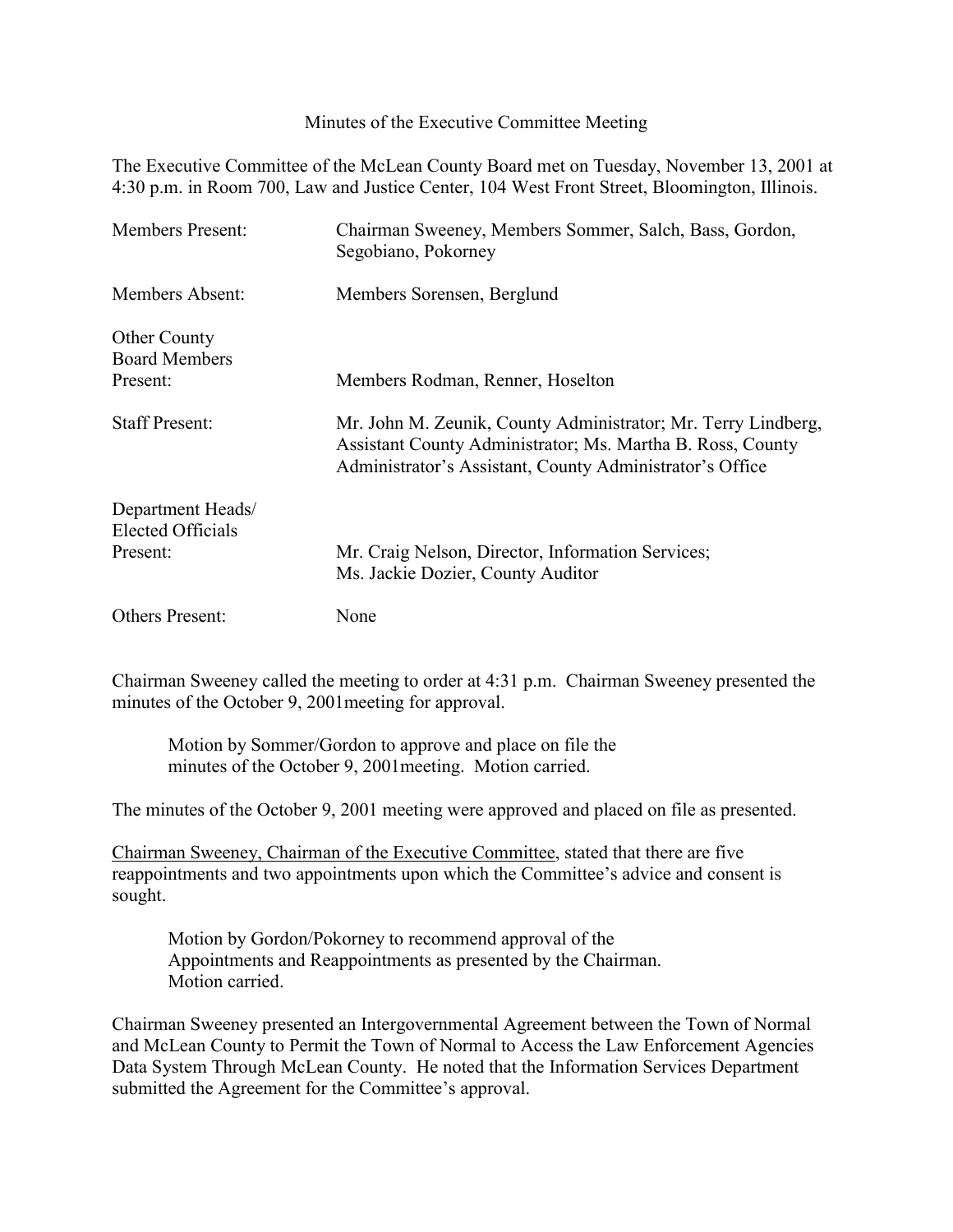Minutes of the Executive Committee Meeting November 13, 2001 Page Two

> Motion by Bass/Sommer to recommend approval of the Intergovernmental Agreement Between the Town of Normal and McLean County to Permit the Town of Normal to Access the Law Enforcement Agencies Data System Through McLean County. Motion carried.

Chairman Sweeney presented a request from Easter Seals-UPC to proclaim the Official Christmas Ornament for the City of Bloomington, Town of Normal and McLean County. The proceeds from the sale of the ornament will benefit programs and services of Easter Seals-UPC in McLean County. The special ornament is an annual fundraiser for Easter Seals-UPC.

Motion by Salch/Pokorney to recommend approval of a Proclamation Declaring the Official Christmas Ornament for the City of Bloomington, Town of Normal and McLean County, Illinois for Easter Seals-UPC. Motion carried.

Chairman Sweeney presented for approval a Resolution of Congratulations to the Calvary Baptist Academy Varsity Soccer Team.

Motion by Bass/Pokorney to recommend approval of a Resolution of Congratulations to the Calvary Baptist Academy Varsity Soccer Team. Motion carried.

Chairman Sweeney stated that the next three (3) items must be considered individually, even though they are related in subject. He first presented a request to approve a Lease Agreement between the Public Building Commission (the "PBC") and McLean County for the Government Center, 115 East Washington Street in Bloomington.

Motion by Gordon/Sommer to recommend approval of the Lease Agreement between the Public Building Commission and McLean County for the Government Center, 115 East Washington Street. Motion carried.

Chairman Sweeney advised that the request for approval of an Amendment to the Intergovernmental Agreement between the Public Building Commission, the City of Bloomington and McLean County, for the Abraham Lincoln Parking Deck requires modification. Chairman Sweeney announced that this agenda item will be considered at a Stand-Up Meeting, to be held immediately prior to the November 2001 County Board meeting.

Chairman Sweeney next presented the Request for Approval of a Tax Levy Ordinance for Lease Payments due to the Public Building Commission for the Government Center, 115 East Washington Street.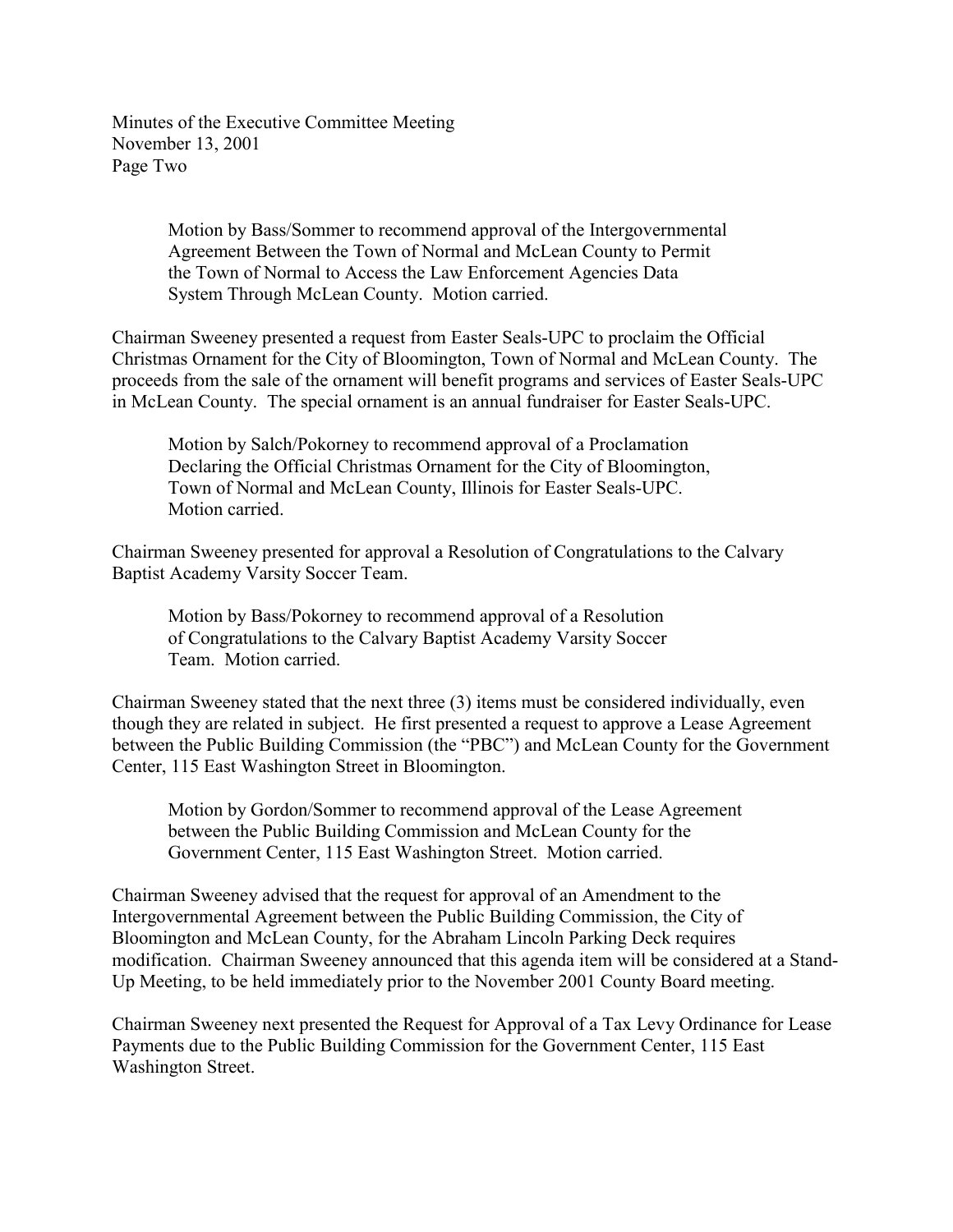Minutes of the Executive Committee Meeting November 13, 2001 Page Three

> Motion by Sommer/Pokorney to recommend approval of a Tax Levy Ordinance for Lease Payments due to the Public Building Commission for the Government Center, 115 East Washington Street. Motion carried.

Chairman Sweeney presented a Request for Approval of a Contract Between the Public Building Commission, McLean County, and the City of Bloomington for Annual Maintenance and Operations at the Government Center Building.

Motion by Pokorney/Salch to recommend approval of a Contract Between the Public Building Commission, McLean County and the City of Bloomington for Annual Maintenance at the Government Center Building. Motion carried.

Chairman Sweeney presented the Request for Approval of Tax Levy Abatement Ordinance for Lease Payments due to the Public Building Commission for the Government Center, 115 East Washington Street. Mr. Zeunik distributed the Tax Levy Abatement Ordinance to the Committee members.

Motion by Salch/Pokorney to recommend approval of the Tax Levy Abatement Ordinance for Lease Payments due to the Public Building Commission for the Government Center, 115 East Washington Street.

Mr. Zeunik stated that on Tuesday, November 6, 2001, the Public Building Commission sold \$11,000,000.00 in bonds to finance the additions to the Abraham Lincoln Parking Deck and the renovations to the Government Center Building. He explained that the preceding agenda item regarding the Tax Levy Ordinance reflects the full amount of the bond issue, \$11,000,000.00, and the total annual debt service payment that would be required to pay off those bonds is \$919,685.00.

Mr. Zeunik remarked that under the Bond Resolution, and based upon advice from Chapman and Cutler, Bond Counsel for the PBC, it is necessary for both the County and the City of Bloomington to adopt the Tax Levy Ordinance. However, the County's actual financial responsibility is only for \$290,093.00. Therefore, the Tax Levy Abatement Ordinance at hand provides for an abatement. For the purpose of allocating the County's share of the annual rent payable under the lease, the amount of the abatement of the tax levy is \$626,592.00. The resulting tax sufficient to produce the sum of \$292,093.00 is the amount that is allocated to the County.

Procedurally, the process of presenting the Tax Levy Ordinance and the Tax Levy Abatement Ordinance should be considered as separate items. This procedure is on the advice of both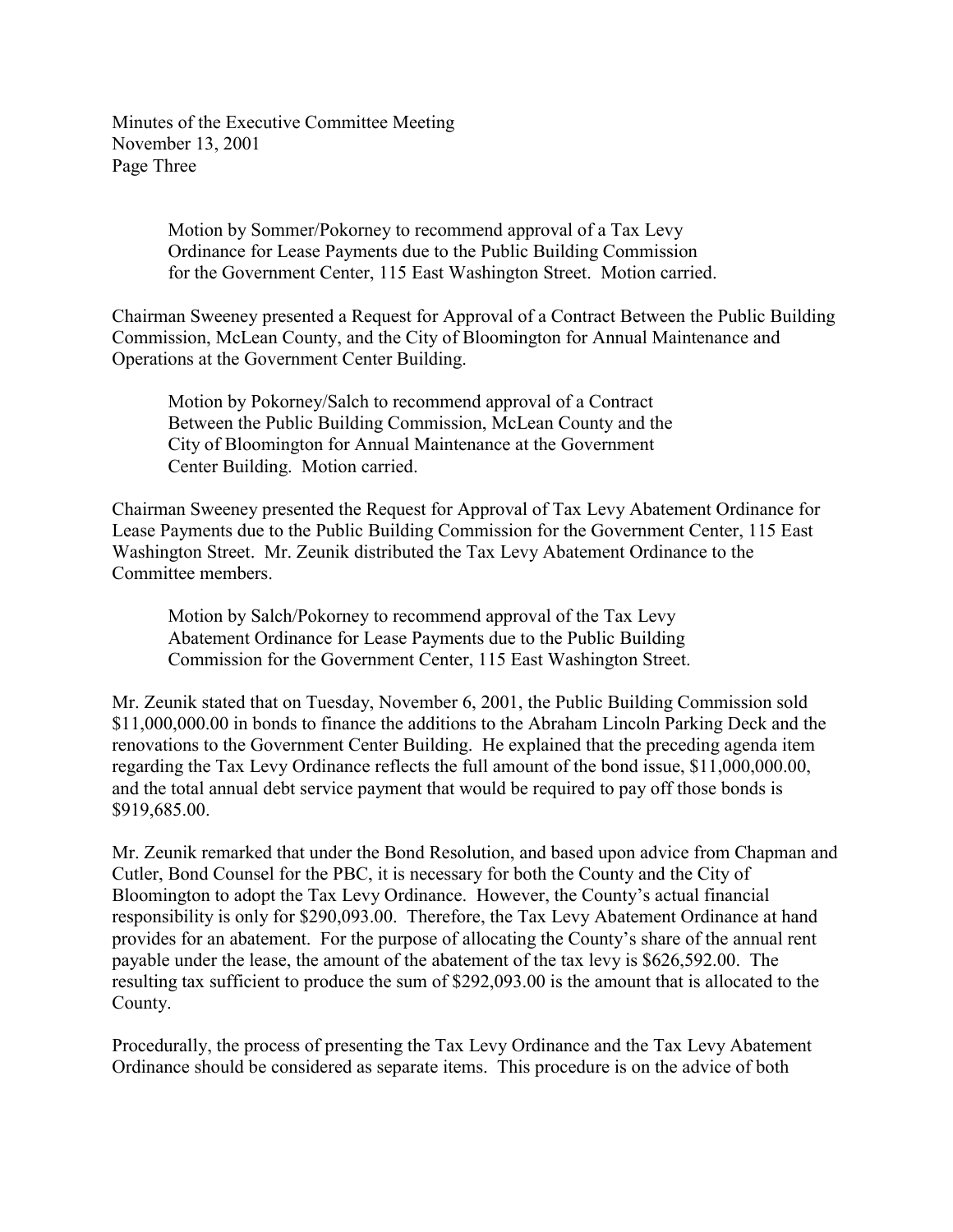Minutes of the Executive Committee Meeting November 13, 2001 Page Four

Chapman and Cutler, Bond Counsel for the PBC, and Attorney David C. Wochner, Attorney for the Public Building Commission.

Mr. Gordon asked whether the amount being abated is to be covered by the City of Bloomington (the "City"). Mr. Zeunik responded that this was indeed correct. The City of Bloomington will have equal responsibility, in the amount of \$293,093.00, for the Government Center. The balance is the City's responsibility for with the addition of two (2) new decks to the Abraham Lincoln Parking Deck. Therefore, the difference between the \$626,592.00 minus the \$292,093.00 equals the amount of the debt service on \$4.2 million, the part of the bond issue dedicated for the improvements to the Lincoln Parking Deck.

Mr. Gordon asked what the future will hold when the proposed amounts are approved. Mr. Zeunik responded that the amounts would be the same each year for the duration of the 20 year financing term.

Mr. Gordon asked whether the \$293,093.00 would be the firm amount for which the County will be accountable. Mr. Zeunik remarked that this amount would not increase. It is, in fact, similar to the amount that the County currently pays on the outstanding bonds for the Law and Justice Center, which is \$2,115,163.00. That amount remains constant.

Mr. Sommer cited Section 3 of the Tax Levy Abatement Ordinance as speaking specifically of the abatement. However, Section 6 of the Ordinance speaks to the allocation of benefits as being set at \$5 million each for the City and County, with the balance of the bonds in the principal amount of \$1 million being issued on a taxable basis. Thus, they do not require any allocation of

benefits. He asked whether the procedure is the proper way to proceed. Mr. Zeunik responded that Chapman and Cutler provided direction on the appropriate procedure to follow.

Chairman Sweeney asked if there were any other questions. Hearing none, Chairman Sweeney called for a vote on the previous motion.

Motion carried.

Mr. Zeunik presented the Fiscal Year 2002 Recommended Budget for the Information Services Department. He stated that the total recommended budget for this department is \$1,782,557.00. This amount represents a 19.5% decrease over the Fiscal Year 2001 Adopted Budget for Information Services.

Mr. Zeunik explained that the major changes in the budget occur under the Contractual Services, showing a decrease of \$418,765.00. Additionally, under the Employees' Salaries category, there is a proposed decrease of \$58,231.00.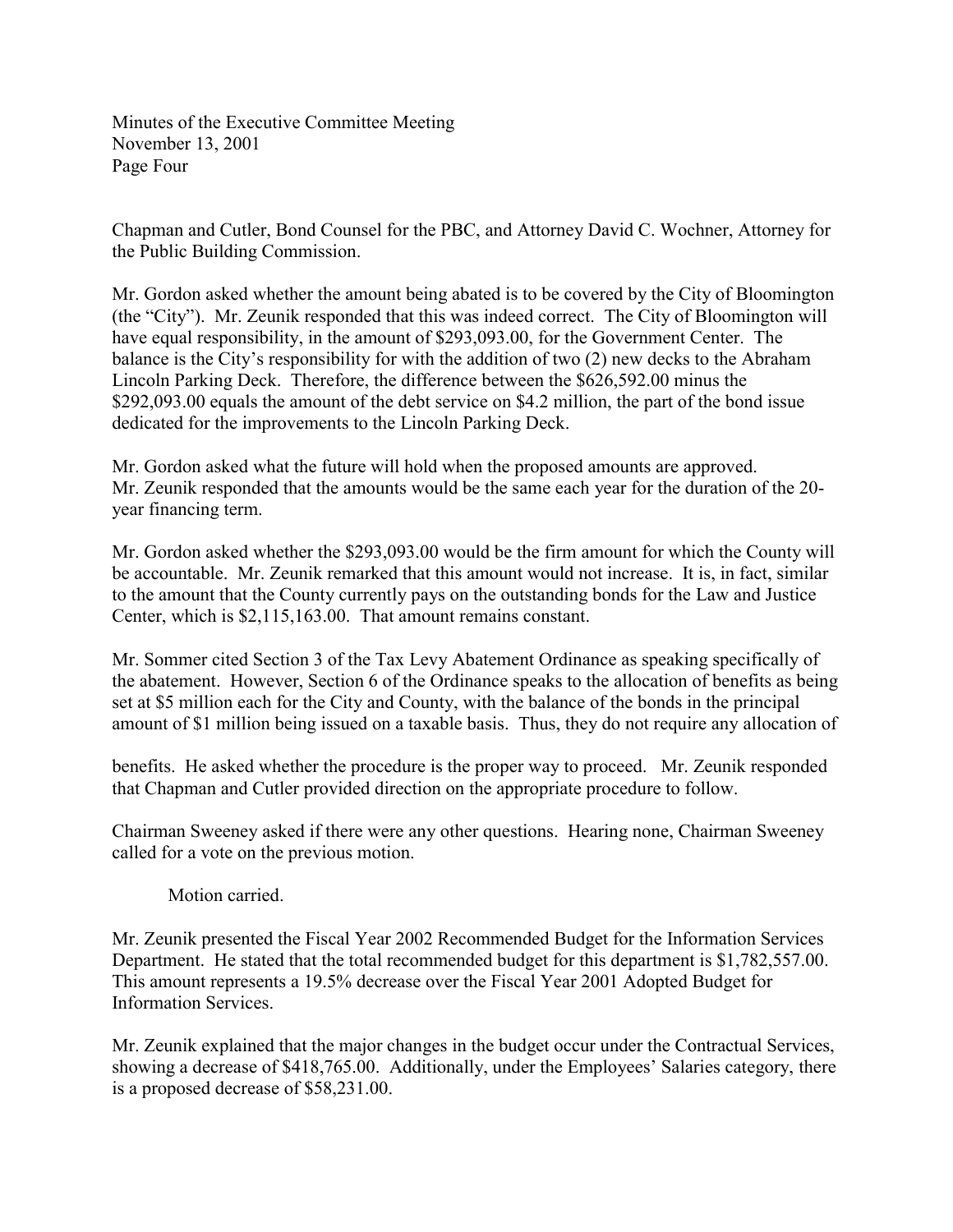Minutes of the Executive Committee Meeting November 15, 2001 Page Five

Revenue for the Information Services Department is generated from two (2) prime sources. Special Revenue Funds are billed for services that Information Services staff provide to County offices and departments outside of the General Fund, specifically the Health Department, the Nursing Home and MetCom. Additionally, there is a transfer into Information Services from the Circuit Clerk's Court Automation Fund. The transfer is reduced slightly over the Fiscal Year 2001, because the budget proposes that the Records Management program be eliminated. In prior years, there was a transfer that came into Information Services to offset some of the expenses in that program.

Expenditures under Personnel include the recommendation to delete 3.0 FTE Microphotographer positions, one Microphotographer at 0.53 FTE, and one Intern position at 0.77 FTE. Mr. Zeunik remarked that, at present, two of the positions are filled, and one is vacant. The parttime positions are currently vacant.

The Materials and Supplies line item accounts have all been decreased except for 620.0002 Computer Hardware Supplies. Contractual line items have been decreased for the Fiscal Year 2002 Recommended Budget, except for the line item involving Equipment Maintenance Contracts. Capital Outlay line items include funding for purchase of computer software, lease/purchase of computers, and purchase of computer software.

Mr. Zeunik noted that a detailed analysis of the recommendation to eliminate the Records Management Department in Fiscal Year 2002 is included in the packet. The analysis provides a comparison of costs regarding both in-house and outside contract for this service.

Mr. Gordon asked whether the personnel reductions involve both part-time positions, which are vacant. Mr. Zeunik responded affirmatively. Mr. Gordon then asked whether one of the three FTE microphotographer positions is presently vacant. Mr. Zeunik replied that is correct.

Mr. Gordon asked how the personnel reductions in the Information Services Department affected the department's ability to carry out its overall objectives. Mr. Craig Nelson, Director, Information Services, responded that the reductions make the overall work of the Department more challenging, especially in light of the impending move to the Government Center Building.

Mr. Nelson stated that he had initially hoped for additional staff, but it was soon determined that such a request would not be feasible.

Mr. Nelson noted that the members of his staff, are working diligently to streamline processes as much as possible. The focus is to provide the best possible service available to County offices and departments. He noted that some Help screens have been implemented on the County's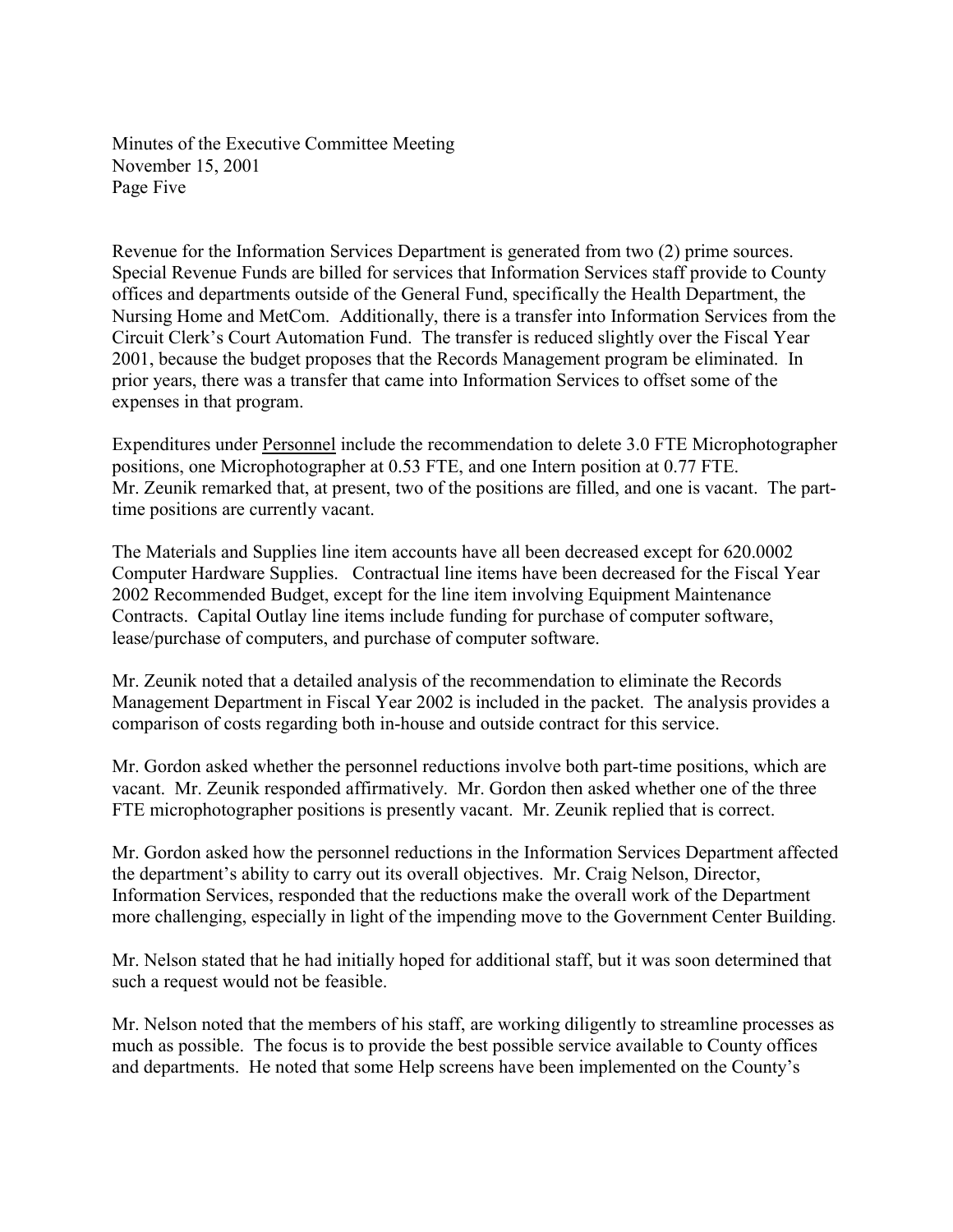Intranet network. This will allow any Information Services staff member who may be working on site in another building, to check for other requests for help before returning to their office.

Minutes of the Executive Committee Meeting November 13, 2001 Page Six

> Motion by Gordon/Sommer to tentatively recommend approval of the Fiscal Year 2002 Recommended Budget for the Information Services Department 0001-0043. Motion carried.

Mr. Zeunik introduced the Fiscal Year 2002 Recommended Budget for the County Board. He noted that there is a slight increase in revenue, from \$14,048,688.00 to \$14,247,392.00. There are some modifications from the Fiscal Year 2002 Recommended Budget book that was distributed in September 2001.

Mr. Zeunik explained that the recommended tax levy in the General Fund is \$5,945,737.00. This would result in a tax rate of 24.958 cents per \$100 of equalized assessed valuation (the "EAV"). He noted that the County continues to utilize the 3.94% increase in the EAV that was provided by the Supervisor of Assessments.

One of the most significant factors expected to impact revenue in the General Fund is the projected decrease in Sales Tax Revenue. To date, there has been no change noted in the pattern of sales tax revenue. That pattern indicates that sales tax revenue in Fiscal Year 2001 will be less than the total amount collected in Fiscal Year 2000. This is the first time such a situation has occurred since the Board made the decision to lower the General Fund property tax rate from 28 cents to 25 cents and adopt the quarter cent sales tax in the incorporated areas and a one-cent sales tax in unincorporated areas of the County.

Mr. Zeunik remarked that an increase in State Income Tax is expected. That amount is driven by the amount that is deposited in the Local Government State Income Tax Distributive Fund. Local governments currently receive 10%, which is then distributed on a per capita basis. For purposes of McLean County, the population in the unincorporated area is utilized to determine the County's share of State Income Tax revenue. In the 2000 census, the population in the unincorporated areas of the County increased over the census of 1990. The Illinois Department of Revenue has confirmed to the County Treasurer's Office that this increase in population will result in the receipt of more state income tax dollars. The County began receiving the increase during the summer of 2001.

A negative aspect of the State Income Tax distribution is that, if state income tax receipts decline, subsequent distributions to local governments will decline. Although McLean County continues to enjoy a favorable economic climate, there are a number of other localities in Illinois which are experiencing economic hardship. This may have an impact on the amounts that will ultimately be deposited in the Local Government State Income Tax Distributive Fund.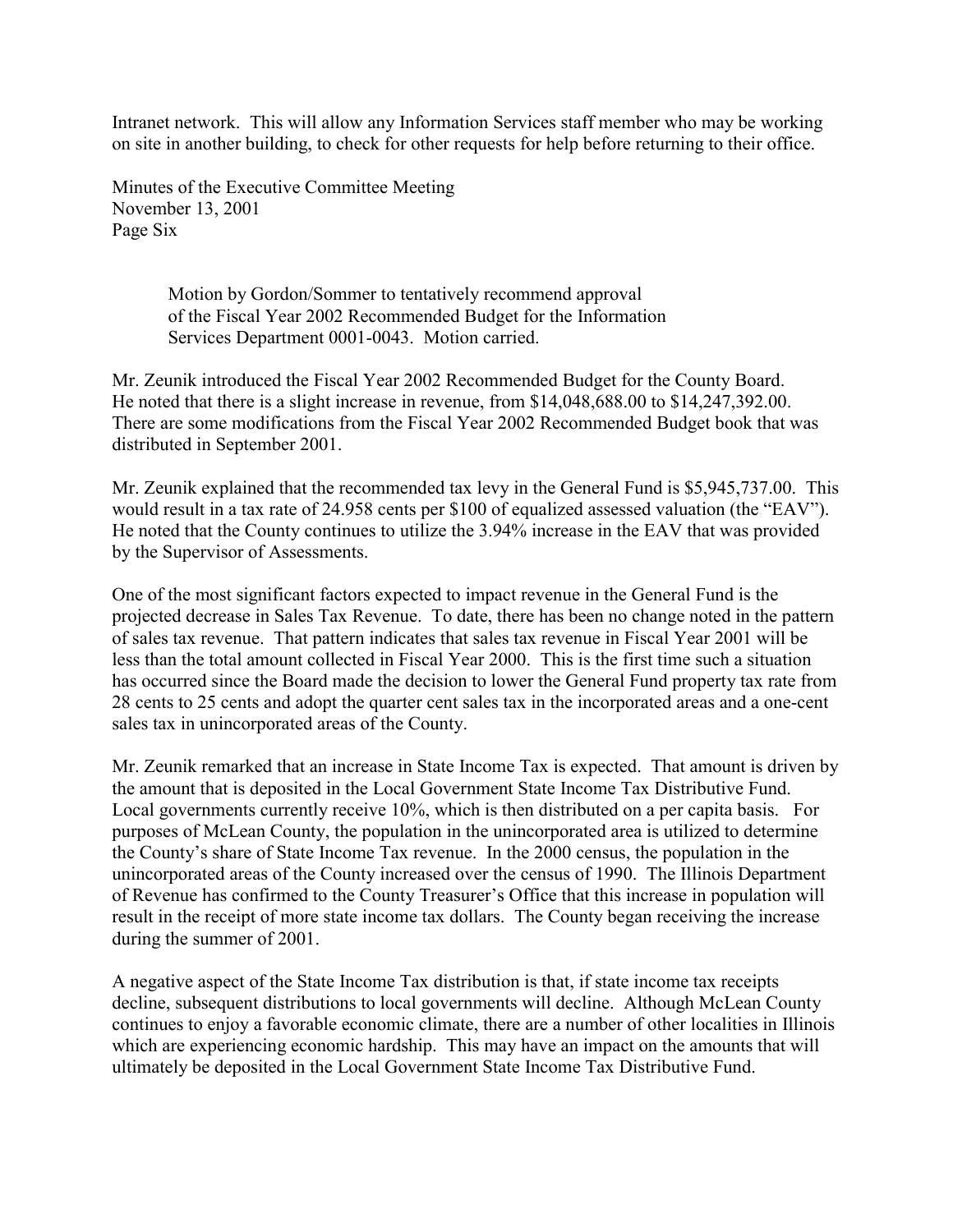Mr. Zeunik explained that the Personal Property Replacement Tax, which is levied on corporations and partnerships, is collected by the State. Local governments subsequently receive a share of that revenue. The amount that McLean County is scheduled to receive is certified to Minutes of the Executive Committee Meeting November 13, 2001 Page Seven

the County by the Illinois Department of Revenue. Therefore, the amount that is utilized for purposes of preparing the budget is the amount provided by the Department of Revenue. He stated that there are no significant changes expected in this revenue stream. However, since this tax is a paid by corporations and partnerships, there may be some reduction in the amounts collected by the State, if those business entities become financially distressed. Distributions to the County would then be affected.

The remaining significant revenue line, transfers from other funds, has been increased from the Fiscal Year 2001 Adopted Budget by 2.5%. This transfer covers the FICA and IMRF costs for the employees at MetCom.

Mr. Zeunik remarked that there are no recommended changes in the FTE staffing level for the Fiscal Year 2002 Recommended Budget. Materials and Supplies are budgeted at the same dollar amounts as in the Fiscal Year 2001 Adopted Budget, with exceptions for Food and Letterhead/Printed Forms. The budgeted amounts are based upon actual expenses.

The 700 line items, Contractual Services, remain almost unchanged. However, the Contract Services line has been decreased. The reduction is attributed to the Information Services Department's increase in responsibility for the Integrated Justice Information System ("IJIS"), thus reducing the billable hours from the project manager. Also, the Comprehensive Space Study for the Law and Justice Center was completed earlier this year. Therefore, there are no continuing expenses associated with that project.

The amount recommended for the Metro McLean Centralized Communications has been approved by the City of Bloomington, Town of Normal, McLean County and the ETSB. Likewise, the Regional Office of Education expenditure is based upon an Intergovernmental Agreement that has been approved by the three Counties. The amount stated is the County's share, representing a \$13,000.00 increase. It is still less than it would be if McLean County's payment were to be based purely on equalized assessed value.

The Capital Outlay expense for Purchase of Vehicles, is pursuant to the adopted Resolution Establishing the Budget Policy for Fiscal Year 2002. This line item includes funding to purchase eight (8) police pursuit vehicles for the Sheriff's Department and one (1) six-passenger vehicle for the Building and Zoning Department.

Mr. Zeunik stated that there is no grant funding in the Recommended Budget for Fiscal Year 2002. In the past, the County Board has provided grant funding for various community-based agencies.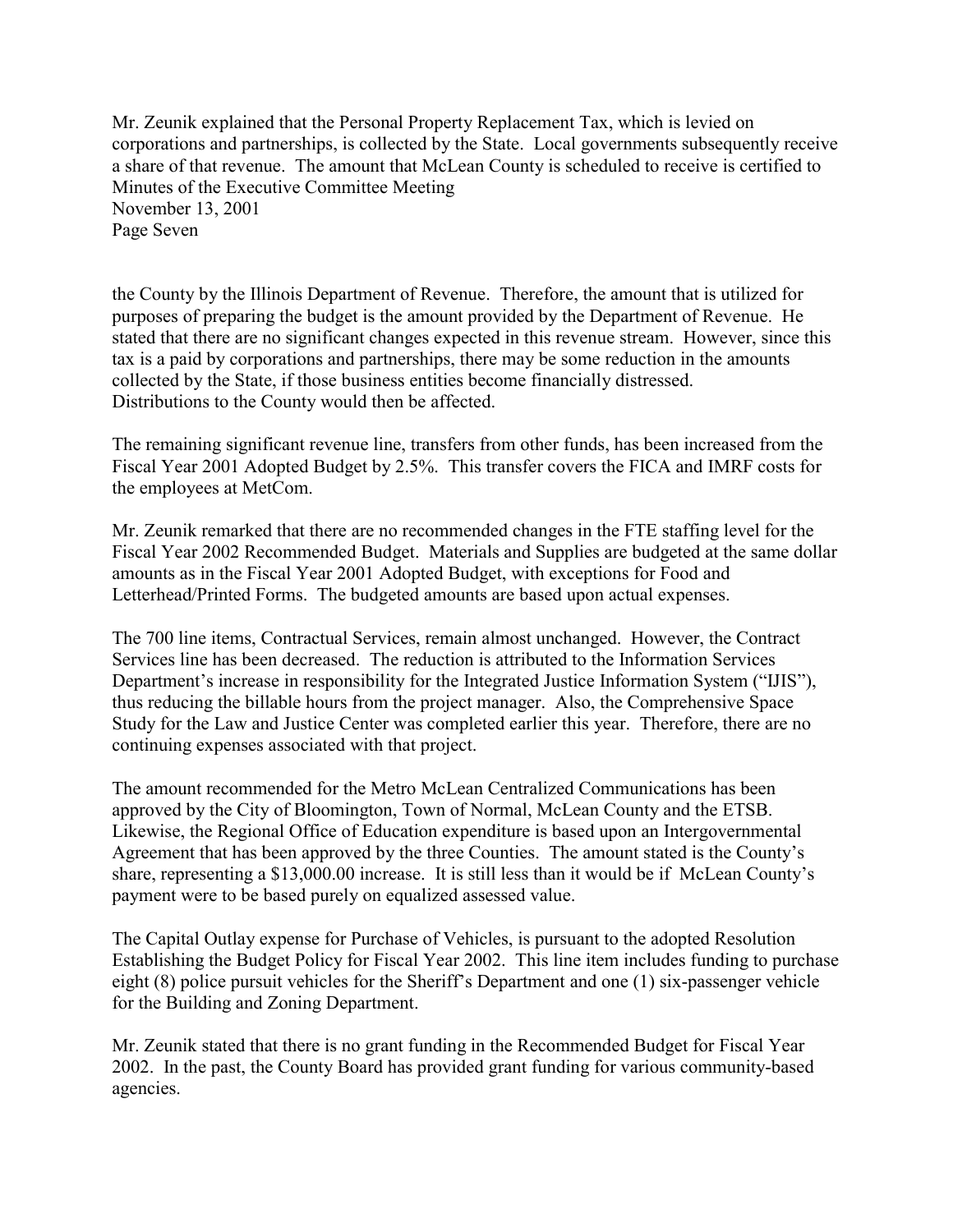Mr. Segobiano asked what is the contingency plan in the event that State revenue shortfalls occur. Mr. Zeunik responded that departments would be advised to postpone capital expenses Minutes of the Executive Committee Meeting November 13, 2001 Page Eight

during the first six months of the year, due to the County's cash flow cycle. If a pattern of reduction in State funding is established during this time, a longer moratorium on capital expenditures may be sought.

Mr. Zeunik stated that the suspension of filling vacant positions might also be utilized as a way to address declining State funding. Only positions which are absolutely essential would be filled.

Additionally, departments would be asked to closely examine their variable line items, which are not governed by contract, to determine if expenses can be further reduced or eliminated.

If the reduction in State funding became more pronounced than anticipated, stronger recommendations might need to be instituted. As of October 31, 2001, total revenue is tracking at 101.5% of budget, and expenses are tracking at 98% of budget. Presently, expenditures have been monitored by restricting Emergency Appropriations and asking Departments and Elected Officials to monitor their spending.

Mr. Segobiano asked what measures would be considered during the last six months of the upcoming year, especially in the event that the less restrictive strategies for addressing revenue shortfalls are not as successful as is necessary. Mr. Zeunik responded that a reexamination of mandated services versus discretionary services would be in order, with an eye toward what discretionary services could be discontinued.

Motion by Sommer/Pokorney to tentatively recommend approval of the Fiscal Year 2002 Recommended Budget for the County Board 0001-0001. Motion carried.

Mr. Joseph Sommer, Chairman of the Justice Committee, stated that there are three contracts between County offices and the Illinois Department of Public Aid that can be considered together, as they relate to the same program.

Motion by Sommer/Pokorney to recommend approval of Contracts Between McLean County, the Circuit Clerk's Office, the Circuit Court, and the State's Attorney's Office and the Illinois Department Of Public Aid for the IV-D Child Support Enforcement Program. Motion carried.

Mr. Sommer remarked that there are two (2) proposed Intergovernmental Agreements between the County and the City of Bloomington and the Town of Normal for booking services with the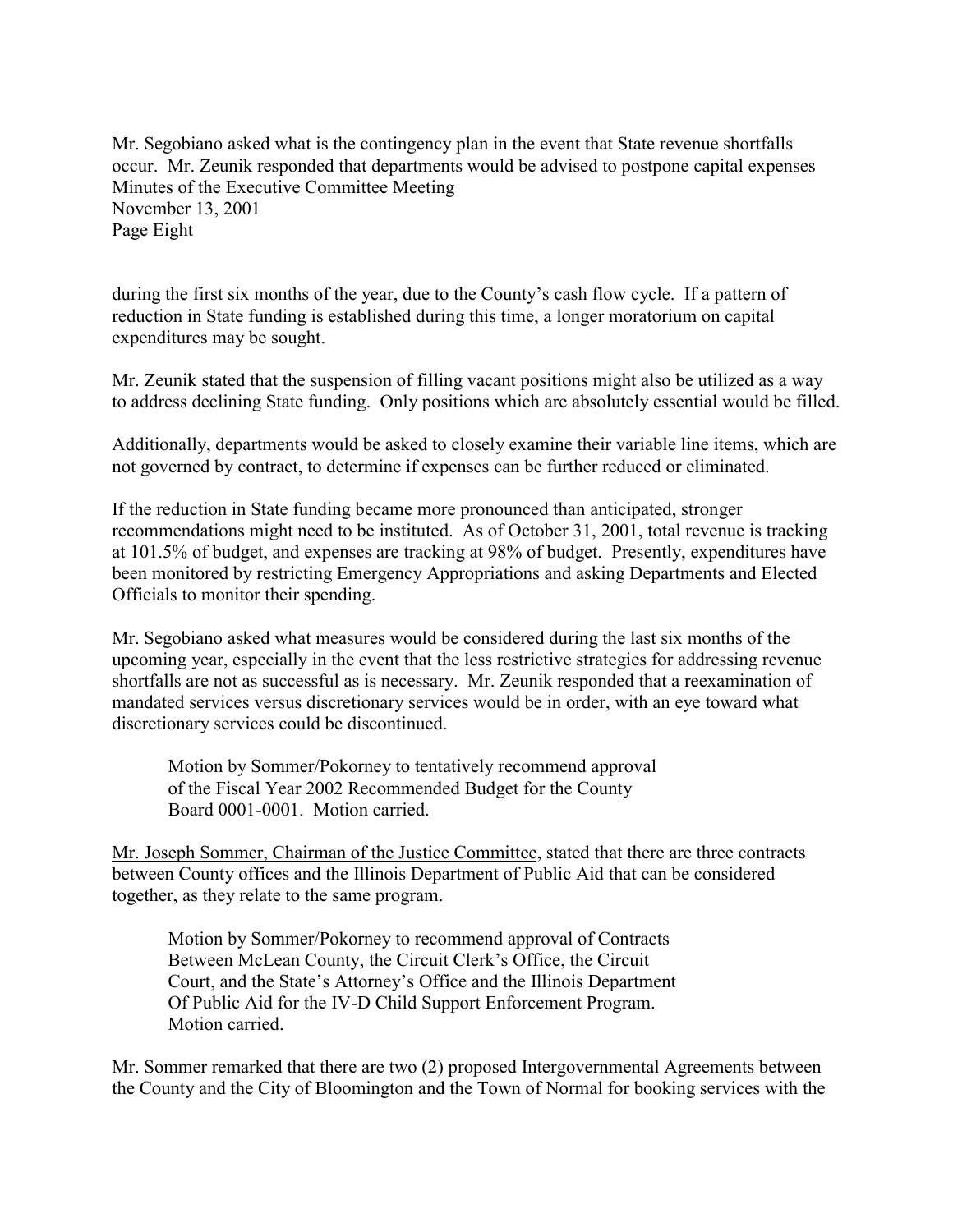Sheriff's Department. Because of the similarity of the two contracts, he noted that they could be considered together.

Minutes of the Executive Committee Meeting November 13, 2001 Page Nine

> Motion by Sommer/Pokorney to recommend approval of Intergovernmental Agreements between the City of Bloomington, the Town of Normal, and McLean County for Booking Services. Motion carried.

Mr. Sommer presented a request for approval of an Emergency Appropriation Ordinance regarding an upgrade for the Sheriff's Department EF Johnson 800 MHz Radio. The Emergency Appropriation Ordinance will require the Sheriff to transfer \$450 from his radio maintenance account to the MetCom account to pay for three radios that were purchased after the original acquisition of radios.

Motion by Sommer/Pokorney to recommend approval of an Emergency Appropriation Ordinance for the Sheriff's Department's EF Johnson Radio Upgrade.

Mr. Segobiano asked whether the radios upgraded would be compatible with whatever system the County eventually decides to adopt. Mr. Sommer responded that the radios would be utilized on an interim basis. The County has not yet determined whether it will utilize a 400 MHz system or an 800 MHz system on a permanent basis.

Chairman Sweeney asked if the Committee members had any other questions. Hearing none, Chairman Sweeney called for a vote on the previous motion.

Motion carried.

Mr. Sommer presented a request for approval of a Domestic Violence Protocol Grant Agreement with the State's Attorney's Office.

Motion by Sommer/Pokorney to recommend approval of a Domestic Violence Protocol Grant Agreement between the State's Attorney's Office and the Illinois Criminal Justice Information Authority. Motion carried.

Mr. Sommer presented a request for consideration of a Resolution requesting State funding of residential treatment for selected juvenile offenders was presented on behalf of the State's Attorney's Office.

Motion by Sommer/Bass to recommend that a Resolution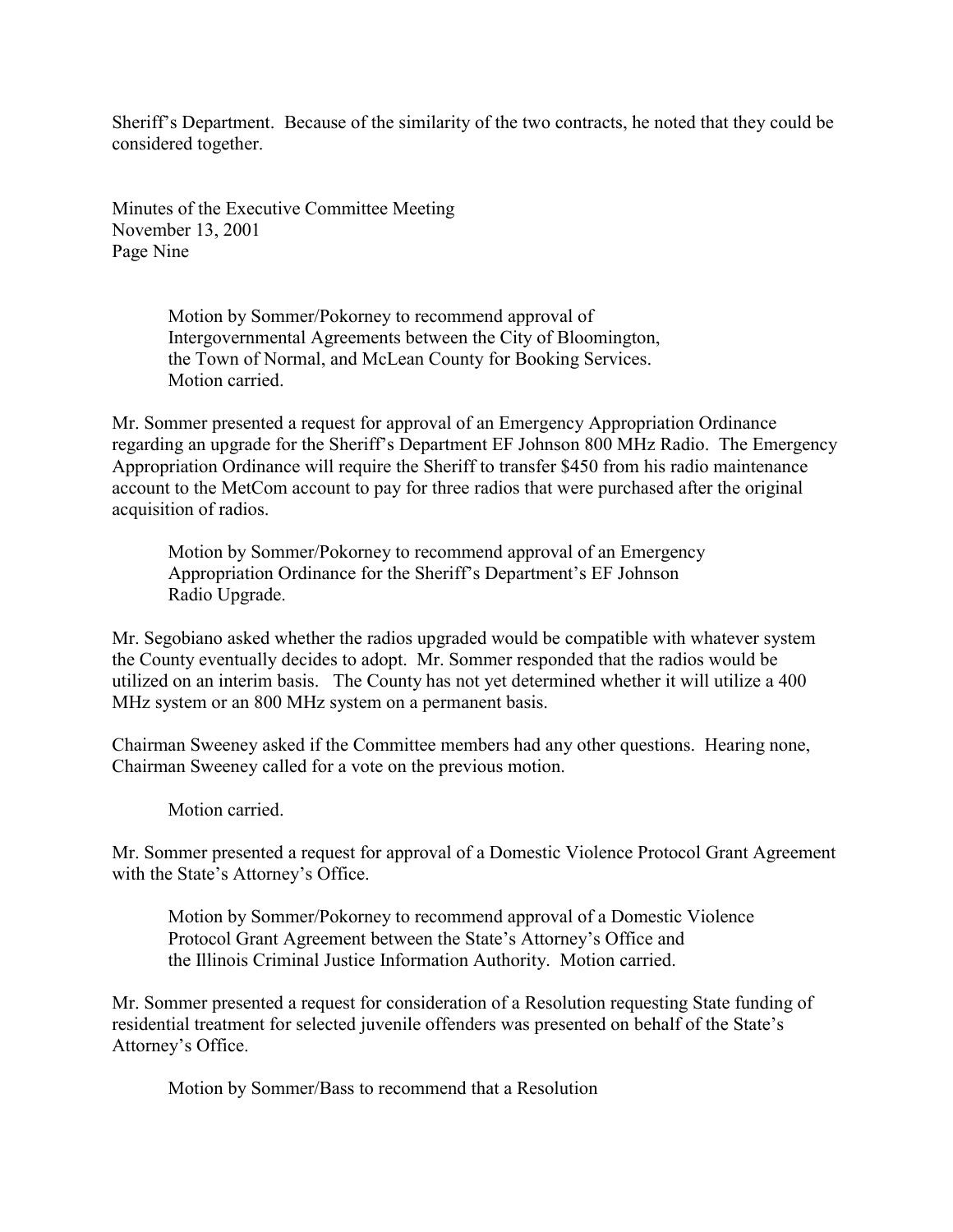Requesting State Funding of Residential Treatment For Selected Juvenile Offenders be referred to McLean County's Legislative Program.

Minutes of the Executive Committee Meeting November 13, 2001 Page Ten

Mr. Sommer noted that the Board has repeatedly requested support from the State on this matter, but to no avail. Mr. Zeunik commented that this item is a classic example where the State elects not to provide funding for a mandated program. In this instance, McLean County spent \$473,688.00 in Fiscal Year 2000, for the care and support of dependant children. Year to date, the County has spent \$339,168.00 for this service. The item has been repeatedly placed in the County's Legislative packet.

Mr. Zeunik noted that, pursuant to State law, up to 3% of the Department of Children and Family Services ("DCFS") annual budget should be allocated for this purpose. However, that department does not budget for this need, alleging inadequate funding in its total budget. Therefore, County governments pay this expense as a result of a lack of funding from the DCFS.

Motion carried.

Mr. Gene Salch, Chairman of the Property Committee, stated that the Committee has no action items.

Mr. George Gordon, Chairman of the Land Use and Development Committee, presented a request to approve an Intergovernmental Agreement between the County and the Illinois Department of Transportation ("IDOT") for an Illinois Tomorrow Grant for a County Land Development Guide.

Motion by Gordon/Pokorney to recommend approval of an Intergovernmental Agreement between the County and the Illinois Department of Transportation For an Illinois Tomorrow Grant for a County Land Development Guide. Motion carried.

Mr. Gordon stated that the request by TomCin, Inc. to vacate a portion of Cloverhill Circle in Clover Hill Subdivision has been continued to the December Land Use and Development Committee meeting. It will not be presented to the Board in November.

Mr. Tari Renner, Member of the Finance Committee, reported that the Finance Committee had no items for action. Several items will be presented to the full Board.

Mr. Renner noted that one item in particular came into question. That item is the Request to Approve the Position Classification and Pay Range Schedule for Fiscal Year 2002. He noted that this request reflects an addition of four (4) new job titles, upgrading 10 existing jobs and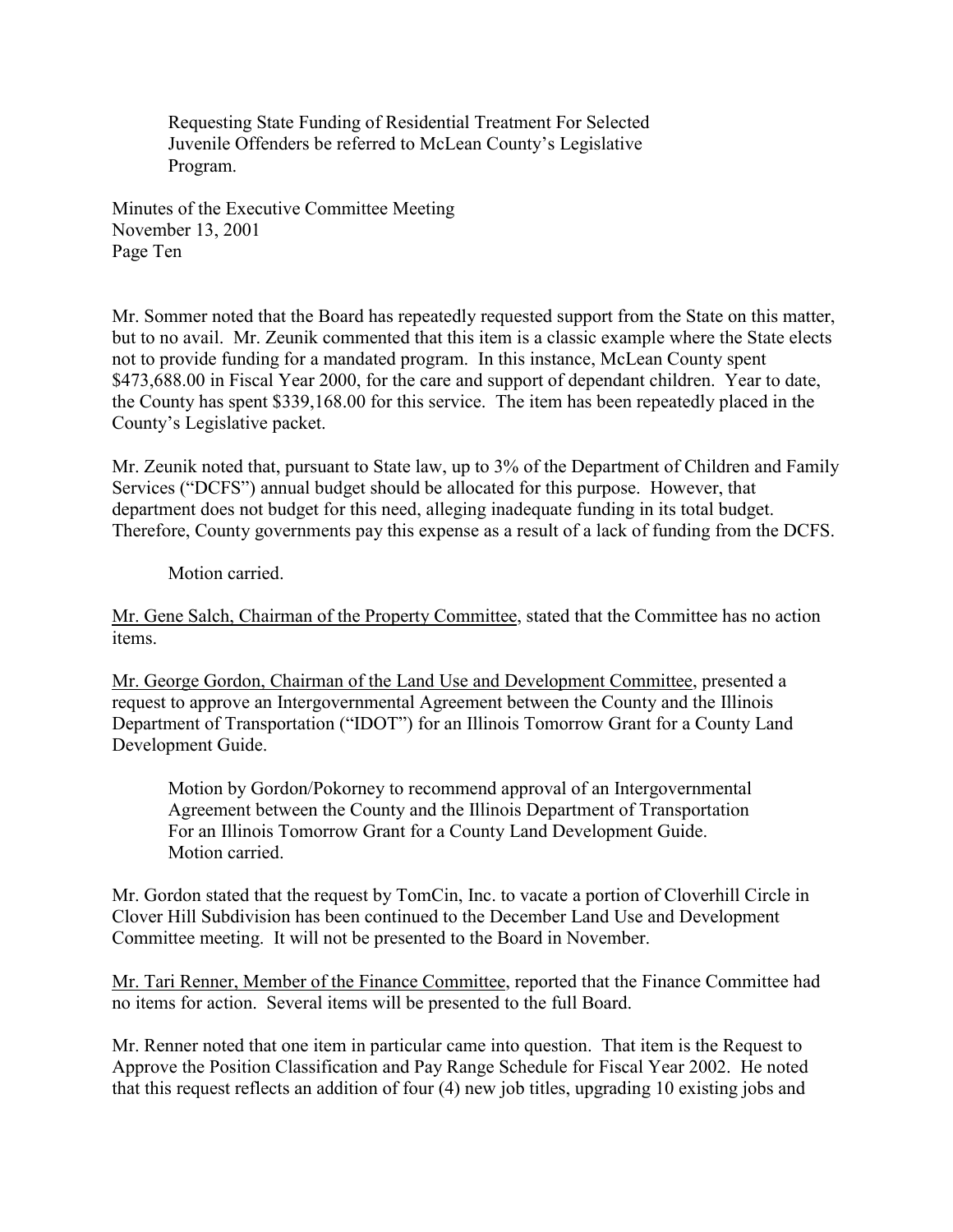eliminating one title. It also includes a 2.5% across-the-board pay increase for all non-union employees.

Minutes of the Executive Committee Meeting November 13, 2001 Page Eleven

Mr. Renner explained that requested changes in job classifications in the County Clerk's Office were the subject of some controversy. Two program administrators were upgraded to the classification of an 8 from a 7. These upgrades were not supported by staff. Additionally, the Chief Deputy County Clerk position was the subject of an upgrade in classification from a grade 9 to grade 10. This position is again the subject of an upgrade consideration. The County Clerk requested a reclassification to grade 11, and the Administrator's Office supported an upgrade to a 10. The Committee compromised at a classification of 10+.

Mr. "Duffy" Bass, Chairman of the Transportation Committee, stated that the Transportation Committee had no items for action. Mr. Bass stated that the Committee enjoyed a field trip to view various locations around the County and noted the progress on construction of Towanda-Barnes Road.

Mr. Sommer presented the Departmental Budgets Under the Oversight of the Executive Committee.

Motion by Sommer/Pokorney to recommend approval of the Departmental Budgets under the Oversight of the Executive Committee. Motion carried.

Mr. Renner presented the Departmental Budgets Under the Oversight of the Finance Committee.

Motion by Renner/Bass to recommend approval of the Departmental Budgets under the Oversight of the Finance Committee. Motion carried.

Mr. Sommer presented the Departmental Budgets Under the Oversight of the Justice Committee.

Motion by Sommer/Pokorney to recommend approval of the Departmental Budgets under the Oversight of the Justice Committee. Motion carried.

Mr. Gordon presented the Departmental Budgets Under the Oversight of the Land Use and Development Committee.

Motion by Gordon/Pokorney to recommend approval of the Departmental Budgets under the Oversight of the Land Use and Development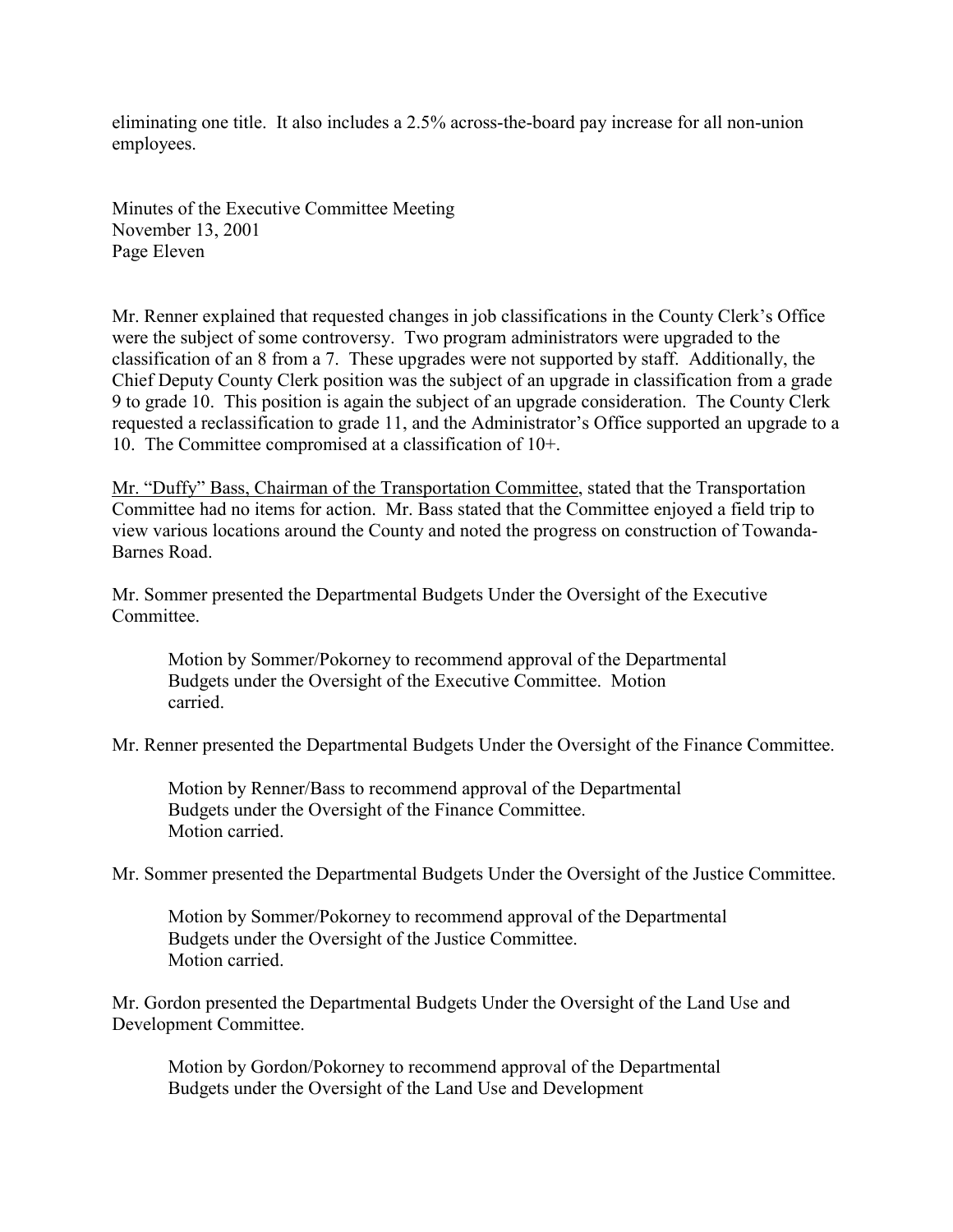Committee. Motion carried.

Minutes of the Executive Committee Meeting November 13, 2001 Page Twelve

Mr. Salch presented the Departmental Budgets Under the Oversight of the Property Committee.

Motion by Salch/Pokorney to recommend approval of the Departmental Budgets under the Oversight of the Property Committee. Motion carried.

Mr. Bass presented the Departmental Budgets Under the Oversight of the Transportation **Committee** 

Motion by Bass/Pokorney to recommend approval of the Departmental Budgets under the Oversight of the Transportation Committee. Motion carried.

Mr. Sommer presented the Five-Year Capital Improvement Budget for 2002-2006.

Motion by Sommer/Gordon to recommend approval of the Five Year Capital Improvement Budget for 2002-2006. Motion carried.

Chairman Sweeney presented a Request for Approval of the Fiscal Year 2002 Combined Annual Appropriation and Budget Ordinance as Recommended by the Oversight Committees.

Motion by Salch/Sommer to recommend approval of the Fiscal Year 2002 Combined Annual Appropriation and Budget Ordinance as Recommended by the Oversight Committees. Motion carried.

Chairman Sweeney presented the Proposed 2001 Tax Levy Ordinance.

Motion by Bass/Sommer to recommend approval of the Proposed 2001 Tax Levy Ordinance. Motion carried.

Chairman Sweeney presented a Request to Recommend Approval of the Fiscal Year 2002 Full-Time Equivalent Positions Resolutions.

Motion by Sommer/Pokorney to recommend approval of the Fiscal Year 2002 Full-Time Equivalent Positions Resolutions. Motion carried.